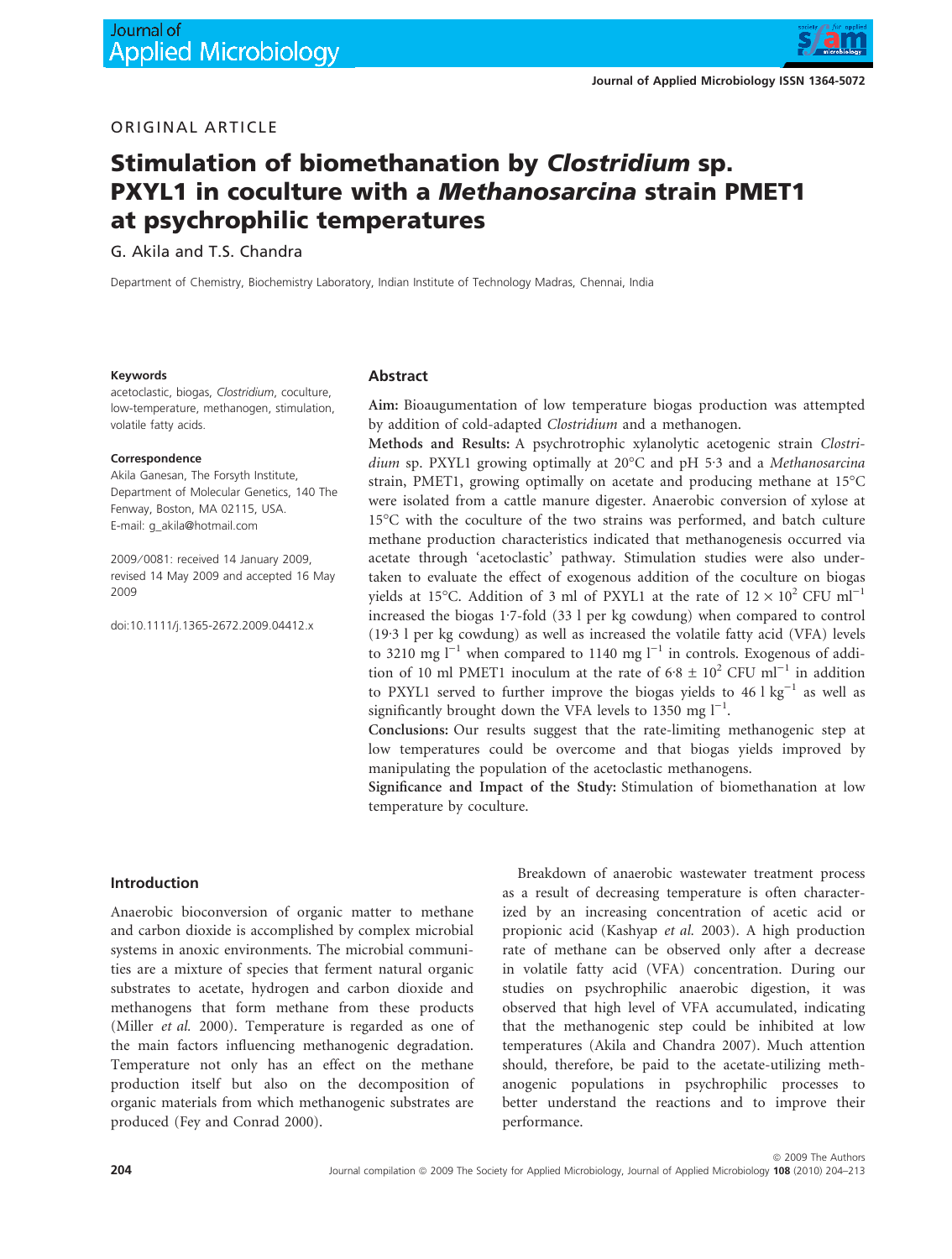Anaerobic digestion of organic wastes with some additives to improve biogas yields has been given due importance for the last many years (Mandal and Mandal 1998; Singh and Singh 1996; Jarvis *et al.* 1997; Sanchez *et al.* 1994; Lalov *et al.* 2001; McDermott *et al.* 2001). The effects of seeding with bacteria to inhibit methane production by rumen micro-organisms have been studied (Lopez *et al.* 1999).

The effect of seeding with bacteria to improve low temperature biogas generation has been taken up in this study. The stable associations between carbohydrate fermenters and hydrogen utilizers have been well documented (Ruyet *et al.* 1984). In this paper, we report the direct conversion of xylose to methane and carbon dioxide by a coculture of *Clostridium* PXYL1 and *Methanosarcina* strain PMET1. This study also reports the results obtained from the enhancement of psychrophilic anaerobic digestion of cattle manure by exogenous addition of the cocultures.

## Material and methods

# Source of organisms

The following organisms were used for the study. Strain *Clostridium* PXYL1 (DSM 15427) and *Methanosarcina* strain PMET1 (>99% similarity to *Methanosarcina barkeri*, available on request) were enriched and isolated in our laboratory from an anaerobic batch digester running at  $20^{\circ}$ C.

## Media and cultivation

The culture medium used for the enrichment and isolation of psychrotrophic xylanolytic organisms was prepared as described previously (Akila and Chandra 2003) with  $0.5\%$  birchwood xylan and  $0.1\%$  yeast extract as growth supplement. Methanogens were enriched on the medium containing acetate  $3 \text{ g l}^{-1}$  (Cairo *et al.* 1992). All cultivations were carried out at 20°C in 125-ml serum vials containing 50 ml of medium under an atmosphere of  $N_2$ /CO<sub>2</sub> (80/20, v/v) without shaking. Single colonies growing on rolltubes were separated, and purity of the cultures was routinely checked by microscopy.

## Growth and substrate utilization

Growth and substrate utilization were determined by monitoring increments of optical density at 540 nm and cell protein measurements (Lowry *et al.* 1951) as well as substrate utilization by determining total sugars (Dubois *et al.* 1956). In the case of methanogens, growth and substrate utilization were monitored by measuring the  $OD_{540}$ and methane production.

## Microscopy and analytical methods

Morphological studies were undertaken by Gram staining and presence of endospores by Schaffer–Fulton's method (Deotsch 1981). Scanning electron microscopy was conducted as previously described (Albrecht *et al.* 1976).

## Chemical analysis

Chemical oxygen demand (COD), cellulose and hemicellulose, total VFA, biogas and methane measurements were made as previously described (Akila and Chandra 2007).

## *Volatile fatty acid components by gas chromatography*

The general procedure of Levett (1991) was used for the analysis of volatile products using gas chromatograph fitted with flame ionization detector. To 1 ml of the cell-free culture filtrate obtained by centrifuging broth at 12 000  $g$  at 4°C for 1 h, 0·2 ml of aqueous H<sub>2</sub>SO<sub>4</sub>, 1 ml of diethyl ether was added and sealed in an Eppendorf tube, mixed on a vortex mixer for 10–15 s, centrifuged to break the ether⁄water emulsion, and aqueous and ether layers are allowed to separate. The upper ether layer  $(1 \mu l)$  was injected into the Nucon AIMIL Gas Chromatograph (5200 series; New Delhi, India) and compared with the retention times of peaks obtained with standard VFA mixture. Chromosorb 101 (60–80 mesh, length 6¢, I.D. 2 mm) column was used with  $N_2$  as carrier gas at a rate of 45 ml min<sup>-1</sup> and  $H_2$  at 35 ml min<sup>-1</sup>. Injector and detector temperature were set at 210°C and column temperature was set at 190°C.

#### *Gas analysis*

The composition of the biogas as well as hydrogen in the head space was determined by a gas chromatograph (GC-AIMIL Nucon 5200 series) with a TCD (thermal conductivity detector) equipped with a steel column of Porapak Q.  $N_2$  gas was used as the carrier gas at  $30 \text{ mi min}^{-1}$  and the oven temperature was kept at 190°C. The injector and detector temperature was maintained at 210°C each. Chromatograph peaks were compared with that of standard  $H_2$  gas and standard biogas mixture obtained from Central Leather Research Institute, Madras.

#### Cocultivation experiments

Cocultivation experiments were performed with the isolates *Clostridium* PXYL1 and *Methanosarcina* strain PMET1 by using mineral base medium with yeast extract and xylose  $(0.5\%)$  as carbon source and also contained cysteine-sulphide reducing solution, resazurin and bicarbonate. The pH of the medium was adjusted to  $7-7.5$ , and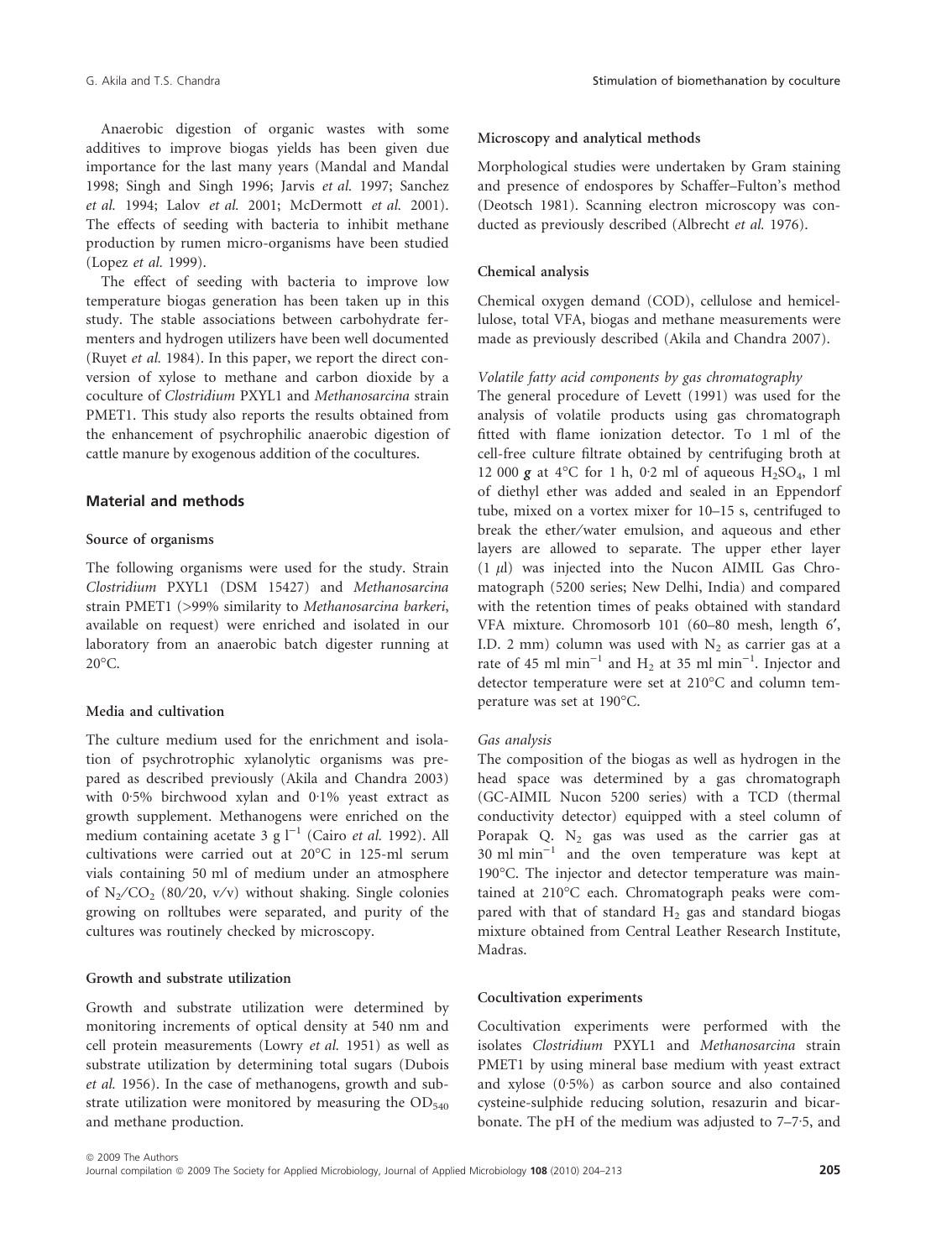the cultures were incubated at 15°C without shaking. Strain PXYL1 and PMET1 were added in the ratio of 1 : 5 wherein 1 ml of PXYL1 contained  $12 \times 10^2$  CFU and PMET1  $6.8 \times 10^2$  CFU ml<sup>-1</sup>. The gas phase was maintained with  $H_2/CO_2$  (80 : 20). To rule out the formation of methane from  $H_2/CO_2$ , the coculture was grown on Formate –  $H_2/CO_2$ . The experiments were conducted in triplicates and subsequent transfers of the coculture to fresh medium were made to check the stability of coculture.

## Stimulation studies

Batch experiments were conducted to investigate the effects of exogenous addition of the pure isolated cultures on biogas production at low temperatures. To fresh cattle manure, 10% inoculum from an adapted digester was added and served as control. Two rounds of experiments were conducted (i) to study the effects of exogenous addition of PXYL1 alone and (ii) to study the effects of the addition of both strains PXYL1 and PMET1. In the first batch of experiments, various inoculum levels of PXYL1 were added  $(1-10 \text{ ml})$  containing  $1.2 \times$  $10^2$  CFU ml<sup>-1</sup>, in addition to the starter inoculum. In the second batch of experiments, besides the start-up culture and an optimum inocula of PXYL1, PMET1 was added at various concentrations ranging from 1 to 13 ml containing  $6.8 \times 10^2$  CFU ml<sup>-1</sup>. At the end of 35 days, biogas, COD, total VFA, cellulose, hemicellulose as well as individual organic acids such as acetate, propionate and butyrate measurements were measured. All experiments were conducted in triplicates and the mean and ± standard deviation computed.

## Results

## Characteristics of strain Clostridium sp. PXYL1

A psychrotrophic xylanolytic acetogenic strain *Clostridium* sp. PXYL1 growing optimally at 20°C and pH 5.3 was isolated from a cattle manure digester (Akila and Chandra 2003). Enumeration of PXYL1 on solid medium with xylan as carbon and energy source was carried out. After 30 days of incubation at 20°C, an average of  $12 \times 10^2$  CFU ml<sup>-1</sup> were found.

Strain PXYL1 was a rod-shaped bacterium (Fig. 1a,b). Cells were  $1-2 \mu m$  in width with sub-terminal spores (Akila and Chandra 2003). The bacteria were nonmotile with absence of flagella. The Gram reaction by conventional staining was positive at all stages of growth. The isolate was strictly anaerobic. Growth was observed even after pasteurization (20 min at 80°C). Strain PXYL1 grew well on xylose and xylan. The effect of temperature on



Figure 1 Scanning electron micrographs of (a) Clostridium strain PXYL1 with sub-terminal spore, magnification 20 000x, scale bar 1  $\mu$ m (b) Clostridium strain PXYL1 showing rod-shaped cells, magnification 7500 $\times$ , scale bar 1  $\mu$ m (c) Methanosarcina strain PMET1, magnification 5000 $\times$ , scale bar 5  $\mu$ m.

growth was tested by determining the specific growth rates at various temperatures (Fig. 2). The optimum temperature for growth of PXYL1 was 20°C and the doubling time was  $1.66$  h on xylose and  $2.52$  h on xylan. There was no growth below 5°C and above 50°C. After 7 days, the growth and fermentation was complete (Table 1) and substrate utilization was 75% (glucose), 55% (cellulobiose), 80% xylan and 83% xylose. The end product of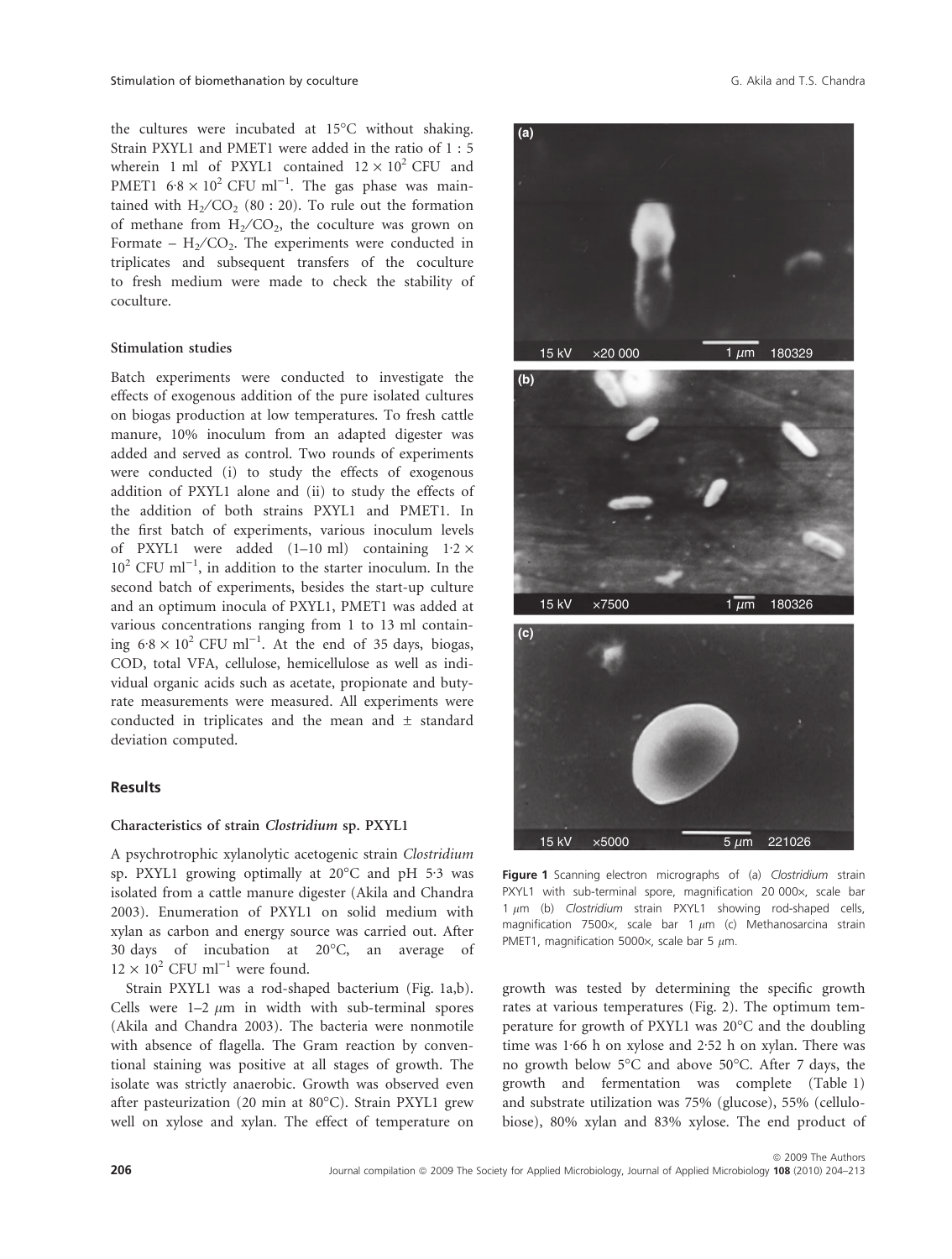

Figure 2 Specific growth rate of Clostridium PXYL1 at different temperatures (5-50°C) on xylan.

fermentation of PXYL1 on various substrates were analysed and the volume of the given substrate in 100 mmol. Acetate was the main product formed from all the substrates used by the strain PXYL1 and sometimes formate was formed, as is the case with cellulobiose. Carbon recovery was calculated from the products formed, the remaining substrate and excludes the cell carbon content. For birchwood xylan, the mole percentage of xylose was taken as 94·1 (Sigma,

Table 1 End products of fermentation of PXYL1 on different substrates at 20°C

USA). The carbon recovery was 90% with glucose and xylose as substrate, 75% for cellobiose and close to 100 for xylan.

The end product of fermentation of xylan by PXYL1 at different temperatures of 10, 20 and 30°C was determined (Table 2). It was observed that temperature influences end-product formation. While acetic acid was the predominant end product at lower temperatures of 10 and 20°C, butyric and propionic acids were also detected at the mesophilic range. The comparison of characteristics of some psychrophilic *Clostridia* with strain PXYL1 is given in Table 3.

# Enrichment, isolation and characteristics of Methanosarcina strain PMET1

The morphological (Fig. 1) and biochemical characteristics of *Methanosarcina* strain PMET1 are given (Table 4). The effect of temperature on specific growth rate (Fig. 3) of PMET1 was typical of psychrotrophs, in that, between 5 and 50°C, specific growth rate increased with temperature up to a maximum value at 15°C (T<sub>opt</sub>) with a doubling time of 15.89 h and thereafter decreased with temperature above T<sub>opt</sub>. Cells grew well at pH between 6.5 and 7.5 with optimum growth at pH 7.0. Figure 4 shows the methane profiles at 15 and 37°C. Although

| tation<br>-OT<br>C | Products                       | Substrate (100 mmol) |                |                  |              |
|--------------------|--------------------------------|----------------------|----------------|------------------|--------------|
|                    | $(mmol)^*$                     | Glucose              | Cellobiose     | Xylose           | Xylant       |
|                    | Acetate                        | $43 \pm 8$           | Traces         | $91 \pm 3.2$     | $90 \pm 2.2$ |
|                    | Lactate                        | $24 \pm 0.2$         | $53 + 2$       | $52 + 2.5$       | $42 \pm 4$   |
|                    | Formate                        | $147 \pm 12$         | $217 \pm 3.6$  | $75 \pm 2$       | $55 \pm 2.9$ |
|                    | CO <sub>2</sub>                | $96 \pm 7$           | $108 + 0.9$    | $111 \pm 3$      | $150 \pm 3$  |
|                    | H <sub>2</sub>                 | $64 \pm 3$           | $19 \pm 0.2$   | $26 \pm 0.8$     | $45 \pm 1$   |
|                    | Substrate utilization (mmol)   | $75 + 3$             | $55 \pm 2$ .   | $83 + 5$         | $80 + 3.4$   |
|                    | Cell protein (mg m $I^{-1}$ )  | $0.1 \pm 0.001$      | $0.08 + 0.005$ | $0.14 \pm 0.007$ | $0.18 \pm 0$ |
|                    | Percentage of carbon recovery: | $89 \pm 1$           | $73 + 3$       | $104 \pm 6$      | $108 \pm 7$  |
|                    |                                |                      |                |                  |              |

Experiment carried out in 100 ml serum vials with 50 ml medium and 50 ml head space. \*Analysis was performed at the end of 7 days.

†Mole percentage of xylose in Birchwood xylan taken as 94·1.

Excludes cell carbon content.

|  |  |  |  |  |  |  |  | <b>Table 2</b> End products of fermentation of xylan by PXYL1 at different temperatures |
|--|--|--|--|--|--|--|--|-----------------------------------------------------------------------------------------|
|--|--|--|--|--|--|--|--|-----------------------------------------------------------------------------------------|

|                | Products (mmol)* |             |             |                |              |           |                |                 | % Xylan     |
|----------------|------------------|-------------|-------------|----------------|--------------|-----------|----------------|-----------------|-------------|
| Temperature    | Formic acid      | Lactic acid | Acetic acid | Propionic acid | Butyric acid | Ethanol   | H <sub>2</sub> | CO <sub>2</sub> | utilization |
| $10^{\circ}$ C | $10 \pm 0.9$     | $84 \pm 2$  | $100 \pm 2$ | <b>ND</b>      | <b>ND</b>    | <b>ND</b> | $42 \pm 3.1$   | $90 \pm 3$      | 45          |
| $20^{\circ}$ C | $55 \pm 1$       | $46 \pm 1$  | $96 \pm 2$  | <b>ND</b>      | <b>ND</b>    | <b>ND</b> | $45 \pm 2.7$   | $150 \pm 6$     | 84          |
| $30^{\circ}$ C | ND.              | $45 \pm 3$  | $27 + 1$    | $96 \pm 5$     | $87.5 \pm 5$ | <b>ND</b> | $66 \pm 4$     | $165 + 7$       | 80          |

\*Analysis was performed at the end of 7 days; products expressed the amount of the substrate in 100 mmol. ND, Not detectable;  $H_2$  and  $CO_2$  was estimated in the total headspace.

ª 2009 The Authors

Journal compilation @ 2009 The Society for Applied Microbiology, Journal of Applied Microbiology 108 (2010) 204-213 207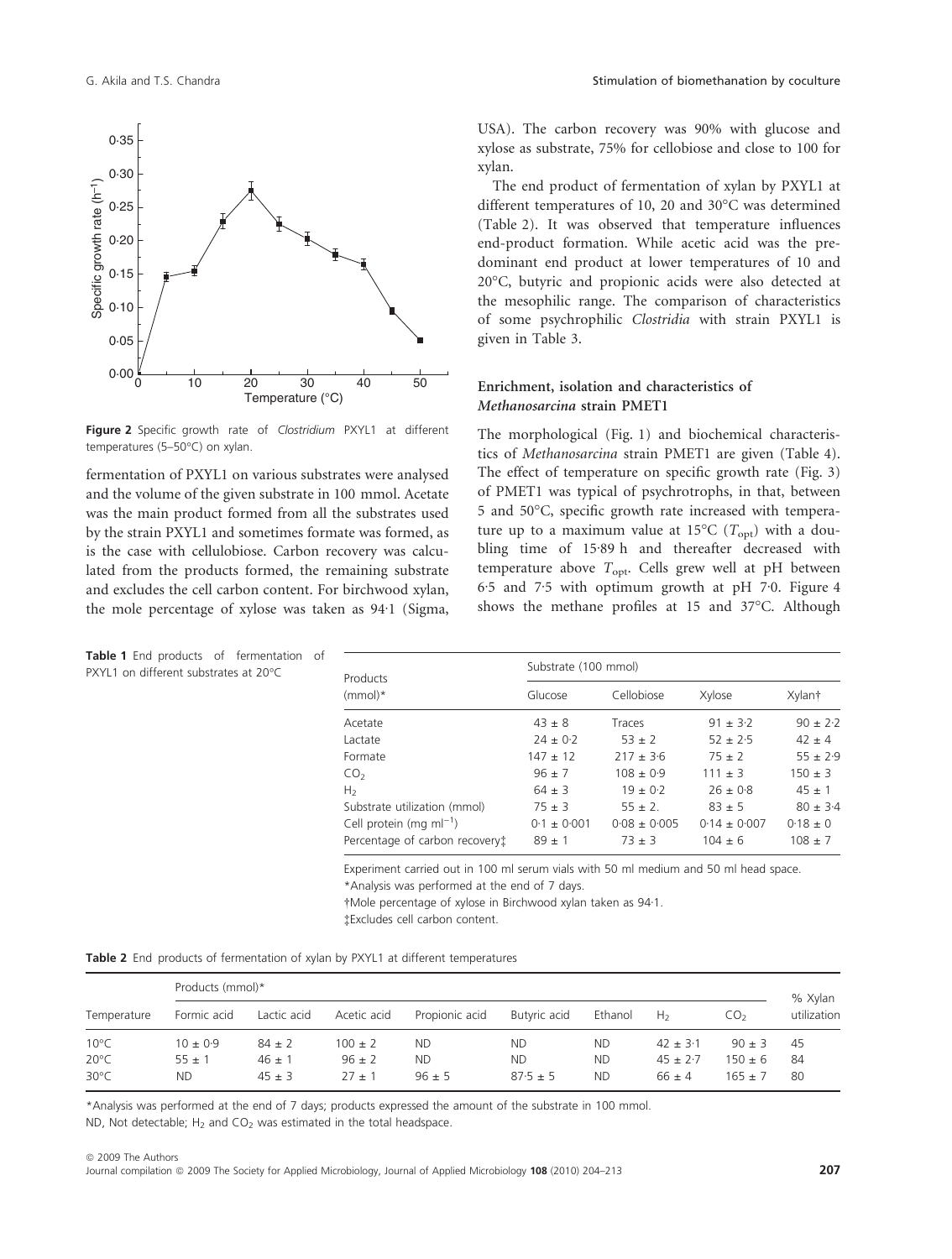| Strain                                                  | Source                                                | Substrate                                                                | (Opt) temp<br>$\mathop{\cup}\limits_{\circ}$ | Fermentation end products                                                                                                             | Characteristics                                                                                                                                     | Ref.                                  |
|---------------------------------------------------------|-------------------------------------------------------|--------------------------------------------------------------------------|----------------------------------------------|---------------------------------------------------------------------------------------------------------------------------------------|-----------------------------------------------------------------------------------------------------------------------------------------------------|---------------------------------------|
| fimentarium<br>Clostridium                              | Cattle manure<br>digester                             | Cellobiose, Gal and Man<br>Glu, Fru, Mal, Ara, Xyl                       | $20 - 25$                                    | Acetate, ethanol, lactate,<br>formate, $H_2$ and $CO_2$                                                                               | Gram-positive, oligosporous,<br>$0.5 - 0.6/2.1 - 5.0$ m<br>motile rod                                                                               | Kotsiurbenko et al.,<br>(1995)        |
| estertheticum<br>Clostridium                            | Vaccum-packed<br>beef                                 | Mono and di-sachharides<br>and starch                                    | 15                                           | Butyrate, acetate, formate,<br>lactate, ethanol, butano,<br>$H_2$ and $CO_2$                                                          | Gram-positive, motile with<br>terminal-subterminal<br>peritrichous flagella,<br>ellipsoidal in a<br>position                                        | Collins et al., (1992)                |
| Clostridium<br>vincentii                                | Pond sediment                                         | Xylan, mono and<br>disachharides;<br><0.5% NaCl                          | $\overline{2}$                               | Acetate, formate, butyrate,<br>$H_2$ and $CO_2$                                                                                       | Gram-positive, rod-shaped,<br>motile,                                                                                                               | Mountfort et al., (1997)              |
| Clostridium<br>ultunense                                | Anaerobic digester<br>sludge                          | Formate, glucose, cysteine,<br>pyruvate, betaine, and<br>ethylene glycol | 37                                           | Acetate, formate                                                                                                                      | Gram-negative, curved rods,.<br>motile with polar flagellum                                                                                         | Schnurer et al. (1996)                |
| Clostridium<br>frigoris sp.<br>Nov.                     | Antarctic microbial<br>mat                            | Mono and di-saccharides                                                  | $5 - 7$                                      | acetate, ethanol, H <sub>2</sub> and CO <sub>2</sub><br>Butyrate, formate, lactate,                                                   | Gram-positive, rod shaped,<br>motile with peritrichous<br>flagella, terminal<br>endospores                                                          | Spring et al., (2002)                 |
| lacusfryxelense<br>Clostridium<br>Sp. Nov.              | Antarctic microbial<br>mat                            | and di-saccharides<br>Mono                                               | $8 - 12$                                     | lactate, ethanol, $H_2$ and $CO_2$<br>Butyrate, formate, acetate,                                                                     | rod-shaped, motile with<br>spores in a terminal to<br>spherical to ellipsoidal<br>sub-terminal position<br>peritrichous flagella,<br>Gram-positive, | Spring et al., (2002)                 |
| bowmanii Sp. Nov.<br>Clostridium                        | Antarctic microbial<br>mat                            | and di-saccharides<br>Mono                                               | $12 - 16$                                    | ethanol, lactate, 1-butanol,<br>Butyrate, acetate, formate,<br>$H_2$ and $CO_2$                                                       | Gram-positive, motile with<br>spherical endospores in a<br>terminal to sub-terminal<br>peritrichous flagella,<br>position                           | Spring et al., (2002)                 |
| psychrophillum<br>Clostridium                           | Antarctic microbial<br>mat                            | and di-saccharides<br>Mono                                               | 4                                            | Lactate, ethanol, butanol,<br>butyrate, H <sub>2</sub> and CO <sub>2</sub>                                                            | Gram-positive, motile with<br>ellipsoidal in terminal to<br>sub-terminal position<br>peritrichous flagella,                                         | Spring et al., (2002)                 |
| algidixylanolyticum<br>Clostridium PXYL1<br>Clostridium | Anaerobic digester<br>Vaccum-packed<br>sludge<br>lamb | xylose, glucose<br>and xylan<br>Starch<br>Xylan,<br>etc.                 | $25 - 30$<br>20                              | ethanol, butyrate, H <sub>2</sub> and CO <sub>2</sub><br>Acetate, lactate, formate,<br>Acetate, formate, lactate,<br>$H_2$ and $CO_2$ | Gram-positive, nonmotile,<br>sub-terminal spores<br>Motile rods, elliptical                                                                         | Broda et al., (2000)<br>Present study |

208 Journal compilation @ 2009 The Society for Applied Microbiology, Journal of Applied Microbiology 108 (2010) 204-213

ª 2009 The Authors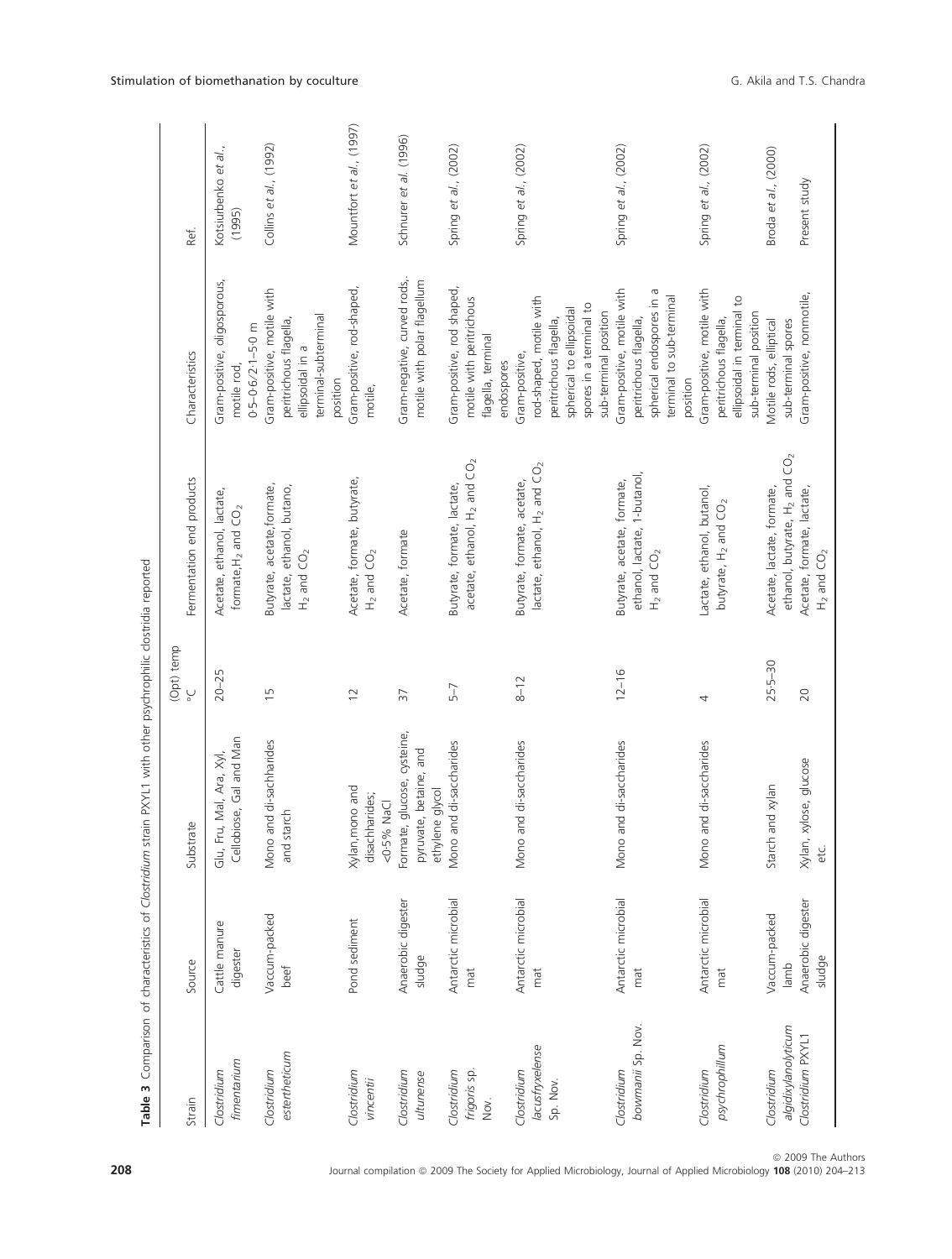Table 4 Phenotypic characteristics of methanogen strain PMET1 with other closely related psychrophilic methanogens

| 0.045<br>0.040                                                                                                                                                                                                                                                                                                                                       |                                                                                                    |
|------------------------------------------------------------------------------------------------------------------------------------------------------------------------------------------------------------------------------------------------------------------------------------------------------------------------------------------------------|----------------------------------------------------------------------------------------------------|
| $\frac{1}{2}$<br>$\frac{1}{2}$<br>$\frac{1}{2}$<br>$\frac{1}{2}$<br>$\frac{1}{2}$<br>$\frac{1}{2}$<br>$\frac{1}{2}$<br>$\frac{1}{2}$<br>$\frac{1}{2}$<br>$\frac{1}{2}$<br>$\frac{1}{2}$<br>$\frac{1}{2}$<br>$\frac{1}{2}$<br>$\frac{1}{2}$<br>$\frac{1}{2}$<br>$\frac{1}{2}$<br>$\frac{1}{2}$<br>$\frac{1}{2}$<br>$\frac{1}{2}$<br>$\frac{1}{2}$<br> |                                                                                                    |
|                                                                                                                                                                                                                                                                                                                                                      |                                                                                                    |
|                                                                                                                                                                                                                                                                                                                                                      |                                                                                                    |
|                                                                                                                                                                                                                                                                                                                                                      |                                                                                                    |
|                                                                                                                                                                                                                                                                                                                                                      |                                                                                                    |
| 0.010                                                                                                                                                                                                                                                                                                                                                |                                                                                                    |
| $0.005\frac{L}{0}$                                                                                                                                                                                                                                                                                                                                   | $\overline{20}$<br>$\overline{40}$<br>$\overline{50}$<br>10<br>$\overline{30}$<br>Temperature (°C) |

Figure 3 Specific growth rate of methanogen PMET1 at different temperatures (5-50°C) on acetate.



Figure 4 Methane profiles of PMET1 at 37 and 15°C when grown on acetate. Acetate:  $(\blacksquare)$  37°C and  $(\square)$  15°C; methane:  $(\lozenge)$  37°C and  $(O)$  15°C.

|                                      | PMET <sub>1</sub>                              | Methanosarcina<br>baltica GS1-A <sup>T</sup> | Methanogenium<br>frigidum             |
|--------------------------------------|------------------------------------------------|----------------------------------------------|---------------------------------------|
| Colony morphology<br>Cell morphology | Brown, raised, irregular<br>Irregular cocci    | NR.<br>Cocci-singly and                      | <b>NR</b><br>Irregular nonmotile      |
|                                      | (singly and in pairs)<br>$4 - 6/2 - 4$ $\mu$ m | in pairs                                     | coccoids                              |
| Temperature optima                   | $15^{\circ}$ C                                 | $25^{\circ}$ C                               | $15^{\circ}$ C                        |
| Growth at $4-10^{\circ}$ C           | $+$                                            | $+$                                          | $\ddot{}$                             |
| pH optima                            | 7.0                                            | 6.5                                          | $6.5 - 7.9$                           |
| Substrate                            | $++$                                           | $+$                                          |                                       |
| Acetate                              | $+/-$                                          |                                              | $+$                                   |
| Formate                              | $+/-$                                          |                                              |                                       |
| Methanol                             | $+/-$                                          |                                              | $^{++}$                               |
| H <sub>2</sub> /CO <sub>2</sub>      |                                                |                                              |                                       |
| Stimulatory factors                  | Yeast extract                                  | 2-4% NaCl                                    | 300-600 mmol $I^{-1}$ Na <sup>+</sup> |
|                                      |                                                |                                              |                                       |

acetate utilization was 65%.

Coculture studies



and carbondioxide. Figure 5b shows the acetate and methane production from xylose by the coculture for a period of 45 days. The cultures, despite the differences in the  $T_{\text{opt}}$ , were observed to stably co-exist. At 15°C, xylose was degraded to methane with a transient accumulation of acetate. The average ratio of methane to acetate for the total period was  $0.621 \pm 0.36$ . This is close to the expected ratio of 0.66 for the production of 3 mol of acetate and 2 mol of methane per 2 mol of xylose. Because acetate is degraded and stoichiometric amounts of methane are formed, the methanogenesis appears to be of the 'acetoclastic' type. To rule out the formation of methane from  $H_2/CO_2$ , the coculture was also grown on formate  $- H_2/CO_2$  (data not

shown). However, no methane was produced.

growth was initially observed at 37°C, no methane was detected in the headspace and the acetate utilization was only 15%, while at 15°C, the methane production was observed without a lag and up to 3 weeks and the

We integrated the fermentation of xylose to acetate and thereafter to methane with the *Clostridium* PXYL1– *Methanosarcina* PMET1 coculture. Coculture of the two species yielded efficient conversion of xylose to methane

## Stimulation studies

In order to stimulate biogas yields at low temperatures and also overcome the rate-limiting step of VFA degradation by methanogens, we studied the effects of exogenous addition of pure isolated cultures of xylanolytic strain PXYL1 and the methanogenic strain PMET1. It was observed that addition of the xylanolytic strain PXYL1 served to improve the biogas yields  $1.7$ -folds  $(331$  per kg cowdung) with respect to control (19.3 l per kg cowdung) (Table 5). The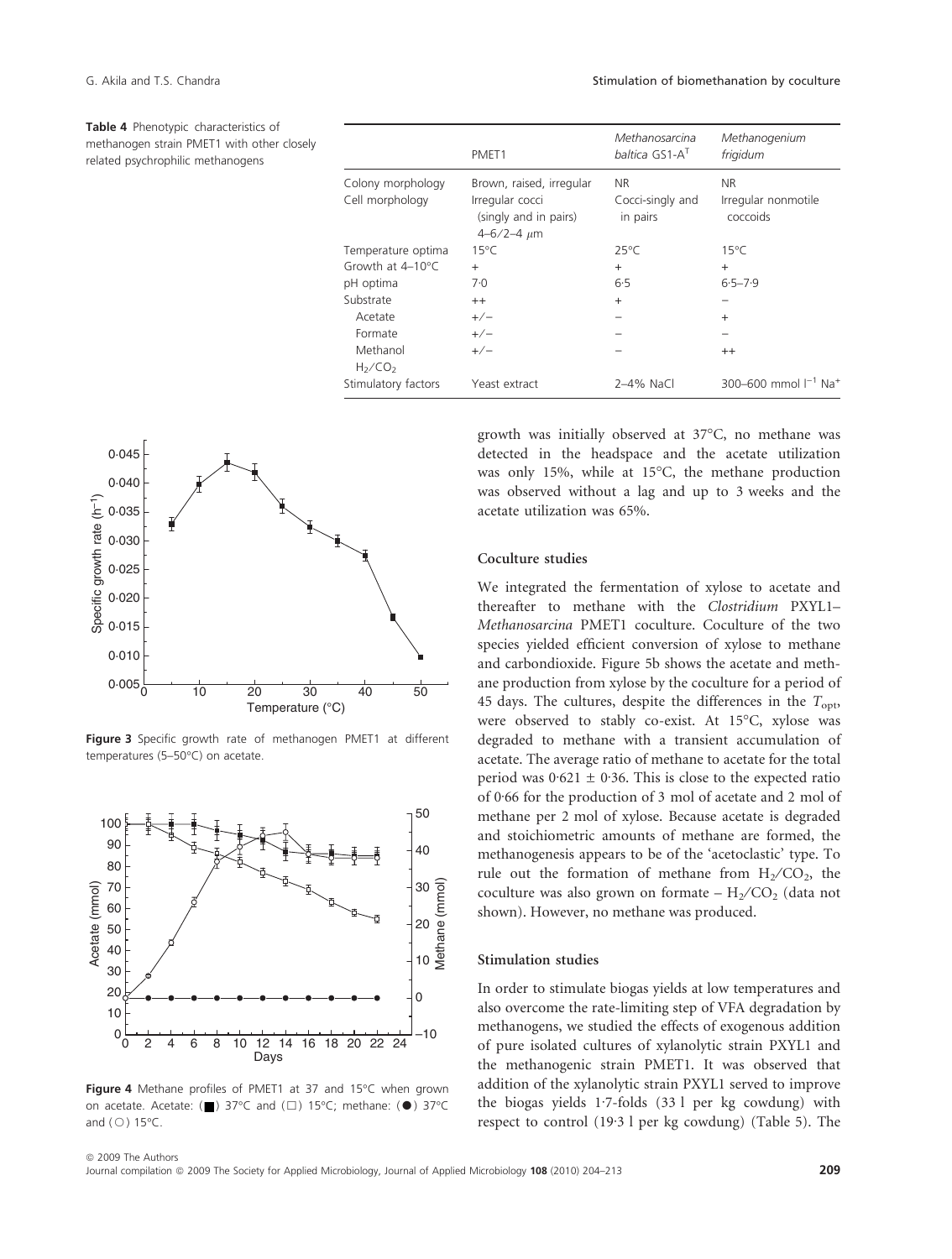

**Figure 5** Time course of methane production from xylose by (a) PXYL1 alone and (b) coculture at 15°C, ( $\blacksquare$ ) methane; (O) CO<sub>2</sub>; ( $\triangle$ ) acetate and  $(\blacktriangledown)$  xylose.

Table 5 Effect of addition of Clostridium PXYL1 on biogas generation on cattle manure slurry at 20°C at the end of 35 days

| Batch*                                | Control       | a.             | b             |                |                | e              |
|---------------------------------------|---------------|----------------|---------------|----------------|----------------|----------------|
| Biogas (I per kg cowdung)             | $19.3 \pm 1$  | $23.6 \pm 2$   | $33 + 1$      | $23 + 2$       | $73 + 1$       | $27 + 2$       |
| Chemical oxygen demand (mg $I^{-1}$ ) | $2560 + 50$   | $2220 \pm 150$ | $1900 + 34$   | $1800 \pm 47$  | $1730 \pm 45$  | $1700 \pm 40$  |
| Volatile fatty acid (mg $ ^{-1}$ )    | $1140 \pm 99$ | $2780 \pm 170$ | $3210 \pm 20$ | $3230 \pm 160$ | $3890 \pm 254$ | $4110 \pm 273$ |
| Cellulose (% w/w)                     | $23 \pm 0.9$  | $23 \pm 0.2$   | $23 + 2$      | $23 + 1$       | $23 + 0.9$     | $23 \pm 1$     |
| Hemicellulose (% w/w)                 | $14 \pm 0.6$  | $14 \pm 0.5$   | $12 \pm 0.5$  | $10 \pm 0.2$   | $9 + 0.3$      | $9 \pm 0.6$    |

\*The different batches are: (control), 10% inoculum of cold-adapted cattle slurry; the rest had additions of strain Clostridium PXYL1 besides the 10% adapted slurry – (a), +1 ml PXYL1; (b), +3 ml PXYL1; (c) +5 ml PXYL1; (d), +7 ml PXYL1; (e), +10 ml PXYL1; wherein, 1 ml PXYL1 corresponded to  $12 \times 10^2$  CFU.

inoculum level of 3 ml was found to produce the highest yield and further increase in inoculum did not significantly improve the amount of biogas. The VFA levels were found to increase with increase in the inoculum levels and showed a 2.8-fold increase  $(3210 \text{ mg l}^{-1})$  on addition of 3 ml of the PXYL1 inoculum when compared to 1140 mg  $l^{-1}$  in controls. While cellulose appeared to be resistant to degradation, the hemicellulose content showed a further decrease, with the addition of the xylanolytic strain

(Table 5). Same was the case with the percentage of COD reduction.

Addition of the coculture as 3 ml PXYL1 and 10 ml PMET1 was optimal (Table 6) and further improved the biogas yields by 2.3-fold (46 l per kg cowdung) over the control, and 1.4-fold over the addition of PXYL1 alone. There was a concomitant reduction  $(2.38-fold)$  in the total VFA content  $(1350 \text{ mg l}^{-1})$  (Table 6) with respect to the addition of PXYL1 alone  $(3214 \text{ mg l}^{-1})$ . An analysis of

|  |  |  |  |  |  |  |  |  |  |  | Table 6 Effect of addition of coculture (PXYL1 + PMET1) on biogas generation on cattle manure at 20°C at the end of 35 days |  |  |  |  |  |  |  |  |  |  |  |  |
|--|--|--|--|--|--|--|--|--|--|--|-----------------------------------------------------------------------------------------------------------------------------|--|--|--|--|--|--|--|--|--|--|--|--|
|--|--|--|--|--|--|--|--|--|--|--|-----------------------------------------------------------------------------------------------------------------------------|--|--|--|--|--|--|--|--|--|--|--|--|

| Batch*                                | Control        | a              | b                                                                          |                                              | d          | e                     |                |                |
|---------------------------------------|----------------|----------------|----------------------------------------------------------------------------|----------------------------------------------|------------|-----------------------|----------------|----------------|
| Biogas (I per kg cowdung)             | $20 \pm 1$     | $33 + 2$       | $32 + 3$                                                                   | $34 \pm 2$                                   | $36 \pm 2$ | $36 \pm 2$            | $46 + 2$       | $45 \pm 1$     |
| Chemical oxygen demand (mg $I^{-1}$ ) | $2450 \pm 150$ | $1890 \pm 80$  | $1880 \pm 100$                                                             | $1870 \pm 230$ $1880 \pm 200$ $1860 \pm 170$ |            |                       | $1880 \pm 170$ | $1880 \pm 100$ |
| Volatile fatty acid (mg $ ^{-1}$ )    | $1145 \pm 190$ | $3214 \pm 210$ | $1865 \pm 220$ $1752 \pm 200$ $1750 \pm 190$ $1750 \pm 270$ $1350 \pm 100$ |                                              |            |                       |                | $1400 \pm 110$ |
| Acetate (mmol $I^{-1}$ )              | $120 \pm 11$   | $185 \pm 20$   |                                                                            |                                              |            | $90 \pm 6$ (Batch f)  |                |                |
| Propionate (mmol $ ^{-1}$ )           | $42 \pm 7$     | $65 \pm 3$     |                                                                            |                                              |            | $11 \pm 2$ (Batch f)  |                |                |
| Butyrate (mmol $I^{-1}$ )             | $11 \pm 0.9$   | $34 \pm 1$     |                                                                            |                                              |            | $6 \pm 0.5$ (Batch f) |                |                |

The different batches are: (control), 10% inoculum of cold-adapted cattle slurry; the rest had additions of strain Clostridium PXYL1 (3 ml) plus different inoculum levels of PMET1, besides the 10% adapted slurry – (a), +3 ml PXYL1; (b), +3 ml PXYL1 + 1 ml PMET1; (c), 3 ml PXYL1 + 3 ml PMET1; (d), 3 ml PXYL1 + 5 ml PMET1; (e), 3 ml PXYL1 + 7 ml PMET1; (f), 3 ml PXYL1 + 10 ml PMET1; (g), 3 ml PXYL1 + 13 ml PMET1; wherein, 1 ml PXYL1 corresponded to  $12 \times 10^2$  CFU and 1 ml PMET1 corresponded to  $6.8 \times 10^2$  CFU.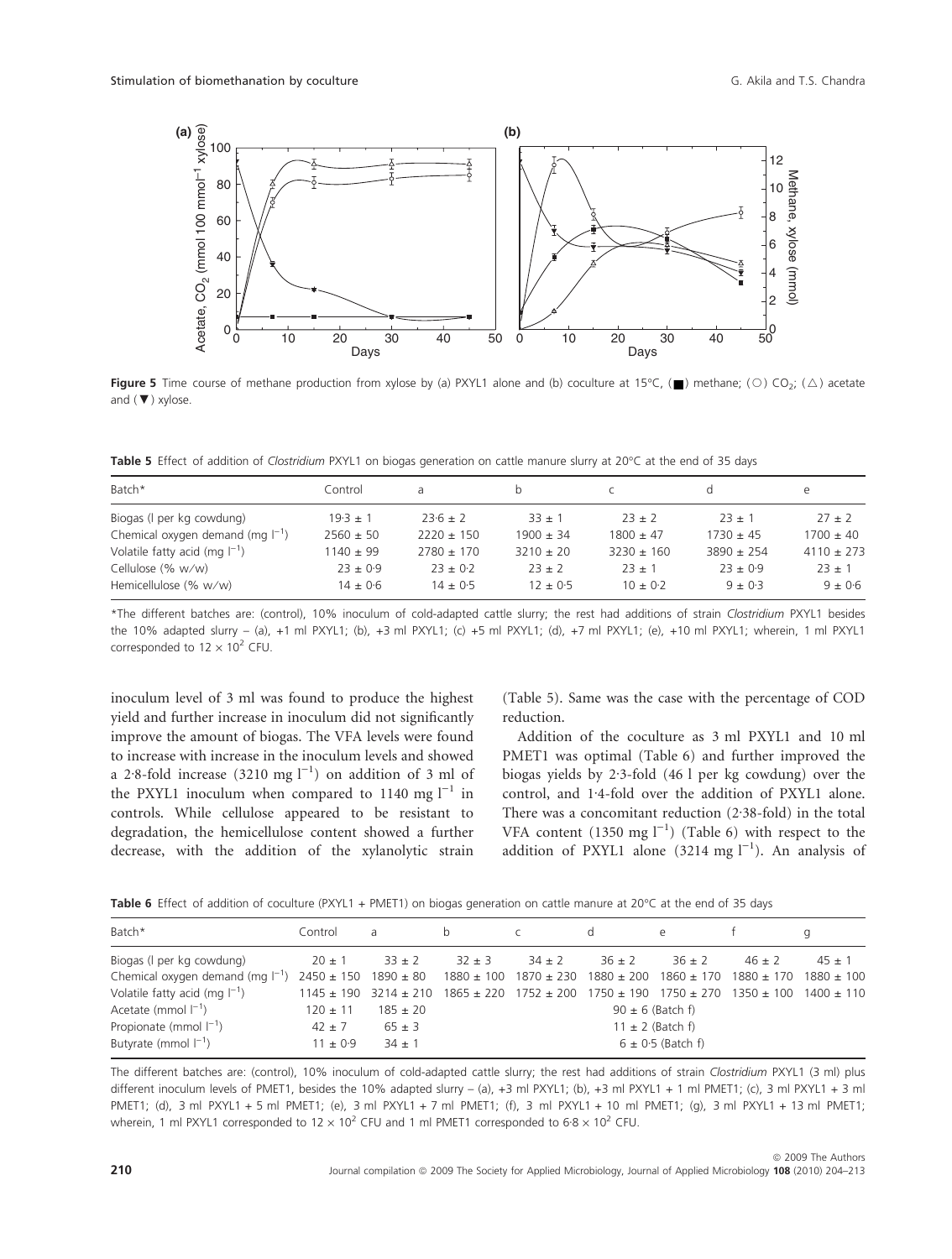the individual organic acids (Table 6) showed that exogenous addition of xylanolytic strains significantly increased the content of acetic (185  $\mu$ mol ml<sup>-1</sup>), propionic (65  $\mu$ mol ml<sup>-1</sup>) and butyric acids (34  $\mu$ mol ml<sup>-1</sup>) when compared to the control values of 120, 42 and 11  $\mu$ mol ml<sup>-1</sup> respectively. Addition of the coculture brought down the content of the individual VFAs to 90, 11 and 6  $\mu$ mol ml<sup>-1</sup> respectively.

## **Discussion**

Methane fermentation at low temperature has recently become a subject of considerable interest. Research on improved strategies for anaerobic digestion of wastes generally studies the complex microbial populations that result from anaerobic enrichments of micro-organisms from native habitats. During our previous studies on low temperature anaerobic digestion (Akila and Chandra 2007), we observed that at high organic loading rates, VFA accumulated and contributed to the VFA in the effluent with corresponding less than theoretical levels of methane. As a part of a study to improve biogas production at low temperatures, the xylanolytic and methanogenic bacteria were isolated to get a better insight into the microbiology of the different species and to understand the anaerobic digestion process at psychrophilic temperatures.

## Isolation of cold-active strains

*Clostridium* PXYL1 is a 'psychrotrophic' anaerobic spore-forming xylanolytic bacterium growing optimally at 20°C (Akila and Chandra 2003). This organism fermented xylan and many soluble sugars (glucose, cellobiose, xylose, arabinose, etc.) and was noncellulolytic. Fermentation products were acetate, formate, lactate, hydrogen and carbon dioxide. Strain PXYL1 has features that are typical of the homoacetogenic bacteria because acetate was the main fermentation product formed. Taxonomically, the homoacetogenic group constitutes an extremely heterogeneous group, which includes the genus *Clostridium* (Schnurer *et al.* 1996). Temperature was found to influence end-product formation, with acetate being the predominant end product at low temperatures, indicating that the fermentation was channelized to the formation of more acetate at low temperatures (Table 2).

A psychrotrophic Gram-positive irregular coccoid methanogen, which showed close similarity to a *Methanosarcina* sp., was also isolated from the cattle manure digester. Acetate served as the main substrate for methanogenesis by PMET1 in a mineral base medium, which converted it to methane and carbon dioxide most efficiently at 15°C than at 37°C.

## Coculture studies

In a microbial scenario, these two anaerobic strains (*Clostridium* and methanogen) could co-exist and degrade xylose to methane and carbon dioxide. In the coculture, an initial increase in the acetate concentration coincided with the degradation of xylose (Fig. 5). And because acetate was degraded and stoichiometric amounts of methane were formed during cocultivation of the strains PXYL1 and PMET1, it seems clear that the pathway was of methanogenesis was of the 'acetoclastic' type. There is a delicate balance between acetate production and utilization, by the coculture. Unless the acetate is used as soon as it is formed from xylose, the medium pH will decrease and will be inhibitory to the acetate utilization by PMET1. Acetate production and its conversion to methane were found to occur effectively without much lag in the liquid suspension of the coculture. Table 7 gives the literature review of species so far reported that occur in coculture with methanogens in efficient methane production.

## Stimulation studies

Exogenous pure culture additions to acid-forming stage can be used to change the product array (Miller *et al.* 2000). In most of the production processes, propionate and

|  |  |  |  |  |  |  |  |  |  | Table 7 Studies on different species that exist in coculture with methanogens |  |
|--|--|--|--|--|--|--|--|--|--|-------------------------------------------------------------------------------|--|
|--|--|--|--|--|--|--|--|--|--|-------------------------------------------------------------------------------|--|

| Co-culture (source)                                                                    | Type of association                            | Reference               |
|----------------------------------------------------------------------------------------|------------------------------------------------|-------------------------|
| Clostridium ultenense - methanogenic isolate MAB1<br>(swine manure digester)           | Acetate oxidizing - hydrogenotrophic           | Schnurer et al. (1996)  |
| Clostridium bryantii – various H <sub>2</sub> -utilizing methanogens                   | C4-C11 Fatty acid oxidation - hydrogenotrophic | Stieb and Schink (1985) |
| Desulfotomaculum - Methanobacterium thermoautotrophicum<br>(thermophilic UASB reactor) | Propionate oxidizing: hydrogenotrophic         | Imachi et al., (2000)   |
| Ruminococcus albus: Methanobrevibacter smithii,<br>Methanosarcina barkeri              | Cellulose: H <sub>2</sub> -utilizing           | Miller et al. (2000)    |
| Clostridium PXYL1: PMET1                                                               | Xylose-acetate-methane                         | Present study           |

ª 2009 The Authors

Journal compilation @ 2009 The Society for Applied Microbiology, Journal of Applied Microbiology 108 (2010) 204-213 211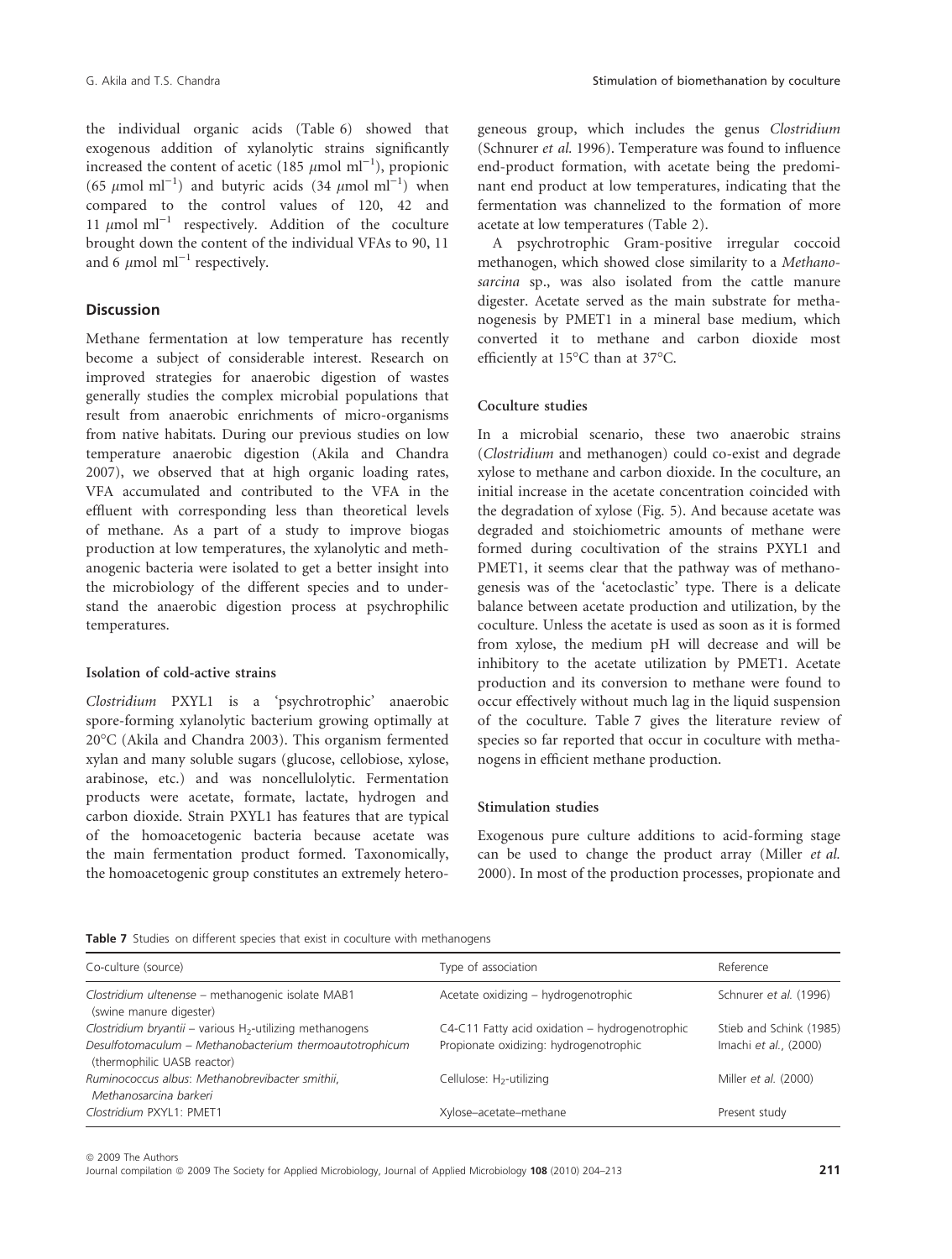acetate accumulate to high concentrations, which are toxic for the methanogens (Vavilin and Lokshina 1996). Although addition of the xylanolytic strain *Clostridum* PXYL1 improved biogas generation, it resulted in a significant accumulation of acetate in the medium. For successful degradation of wastes to generate energy, it is, therefore, essential to isolate such strains of methanogens, which have high acetate consumption rates. *Methanosarcina* ssp. are the most versatile methanogens and can use  $H_2/CO_2$ , acetate, methanol and methylamines (Boopathy 1996) and along with other syntrophic strains can be exploited for improved product formation (Miller *et al.* 2000). Exogenous addition of optimal inocula of *Clostridium* PXYL1 (3 ml) and *Methanosarcina* PMET1 (10 ml) resulted in the efficient conversion of the hemicelluloses to acetate and concomitantly to methane, probably because of optimal numbers of the respective fermenters. The methane yield from the exogenous addition of the cocultures at the psychrophilic temperature was 46 l per kg cowdung when compared to the standard value of  $36 \text{ kg}^{-1}$  (Singh and Singh 1996).

Our research is significant in many respects. First, cultures enriched and isolated from a low-temperature cattle manure digester in our laboratory had cold-active microbes for production of methane. Secondly, this is the first description of a psychrotrophic xylanolytic *Clostridium* sp. PXYL1 that could exist in coculture with an acetate-utilizing methanogen and may have multiple functions in methanogenic ecosystems in terms of syntrophic and nonsyntrophic fermentations. Thirdly, our study shows that the populations of the methanogenic communities can have a decisive effect on the rate of methanogenesis at low temperatures. In the present study, we speculate that low temperatures selected 'for' preferentially, the acetate utilizing methanogens. Development of economically viable process with such enrichment cultures can improve biomethanation at low temperatures and thereby improve the quality of life in remote rural areas in the developing countries.

# References

- Akila, G. and Chandra, T.S. (2003) A novel cold-tolerant *Clostridium* strain PXYL1 isolated from a psychrophilic cattle manure digester that secretes thermolabile xylanase and cellulase. *FEMS Microbiol Lett* 219, 63–67.
- Akila, G. and Chandra, T.S. (2007) Performance of an UASB reactor treating synthetic wastewater at low temperature using cold-adapted seed slurry. *Process Biochem* 42, 466– 471.
- Albrecht, D.B., Ramussen, D.H., Keller, C.S. and Hindsdil, R.D. (1976) Preparation of culture cells for SEM; Air drying from organic solvents. *J Microsc* 108, 21–29.
- Boopathy, R. (1996) Isolation and characterisation of a methanogenic bacterium from swine manure. *Bioresour Technol* 55, 211–215.
- Broda, D.M., Saul, D.J., Bell, R.G. and Musgrave, D.R. (2000) *Clostridium algidixylanolyticum* sp. nov., a psychrotolerant, xylan degrading, spore forming bacterium. *Int J Syst Evol Microb* 50, 623–631.
- Cairo, J.J., Clarens, M., Touzel, J.P., Bardulet, M. and Paris, J.M. (1992) *Methanosarcina mazei* JC2, a new methanogenic strain isolated from lake sediments that does not use H<sup>2</sup> ⁄ CO<sup>2</sup> . *Microbiologia* 8, 21–31.
- Collins, M.D., Rodrigues, U.M., Dainty, R.H., Edwards, R.A. and Roberts, T.A. (1992) Taxonomic studies on a psychrophilic *Clostridium* from vacuum-packed beef: Description of *Clostridium estertheticum* sp. nov. *FEMS Microbiol Lett* 96, 235–240.
- Deotsch, R.N. (1981) Morphology. In *Manual of Methods for General Bacteriology* ed. Gerhardt, P., Murray, R.G.E., Castilow, R.N., Nester, E.W., Wood, E.W., Kreig, N.R. and Philips, G.B. pp. 1–79. Washington, DC: American Society for Microbiology.
- Dubois, M., Gilles, K.A., Hamilton, J.K., Rebers, P.A. and Smith, F. (1956) Colorimetric method of determination of sugars and related substances. *Anal Biochem* 28, 350– 356.
- Fey, A. and Conrad, A. (2000) Effect of temperature on carbon and electron flow on the archeal community in methanogenic rice field soil. *Appl Environ Microbiol* 66, 4790–4797.
- Imachi, H., Sekiguchi, Y., Kamagata, Y., Ohashi, A. and Harada, H. (2000) Cultivation of *in situ* detection of a thermophilic bacterium capable of oxidising propionate in syntrophic association with hydrogenotrophic methanogens in a thermophilic methanogenic granular sludge. *Appl Environ Microbiol* 66, 3608–3615.
- Jarvis, A., Nordberg, A., Jablsvik, T., Mathisen, B. and Svennson, B.H. (1997) Improvement of a grass-clover silage-fed biogas process by the addition of cobalt. *Biomass Bioenergy* 12, 453–460.
- Kashyap, D.R., Dadhich, K.S. and Sharma, S.K. (2003) Biomethanation under psychrophilic conditions: a review. *Bioresour Technol* 87, 147–153.
- Kotsiurbenko, O.R., Nozhevnikova, A.N., Osipov, G.A., Kostrikina, N.A. and Lysenko, A.M. (1995) A new psychroactive bacterium, *Clostridium fimentarium*, isolated from cattle manure fermented at low temperature. *Mikrobiologia* 64, 804–810.
- Lalov, I.G., Krysteva, M.A. and Phelouzat, J.L. (2001) Improvement of biogas production from vinasse via covalently immobilized methanogens. *Bioresour Technol* 79, 83–85.
- Levett, P.N. (1991) Gas chromatographic analysis of end products of anaerobic metabolism. In *Anaerobic Microbiology: A Practical Approach* ed. Rickwood, D. and Hames, B.D. pp. 76–84. Oxford: Oxford University Press.